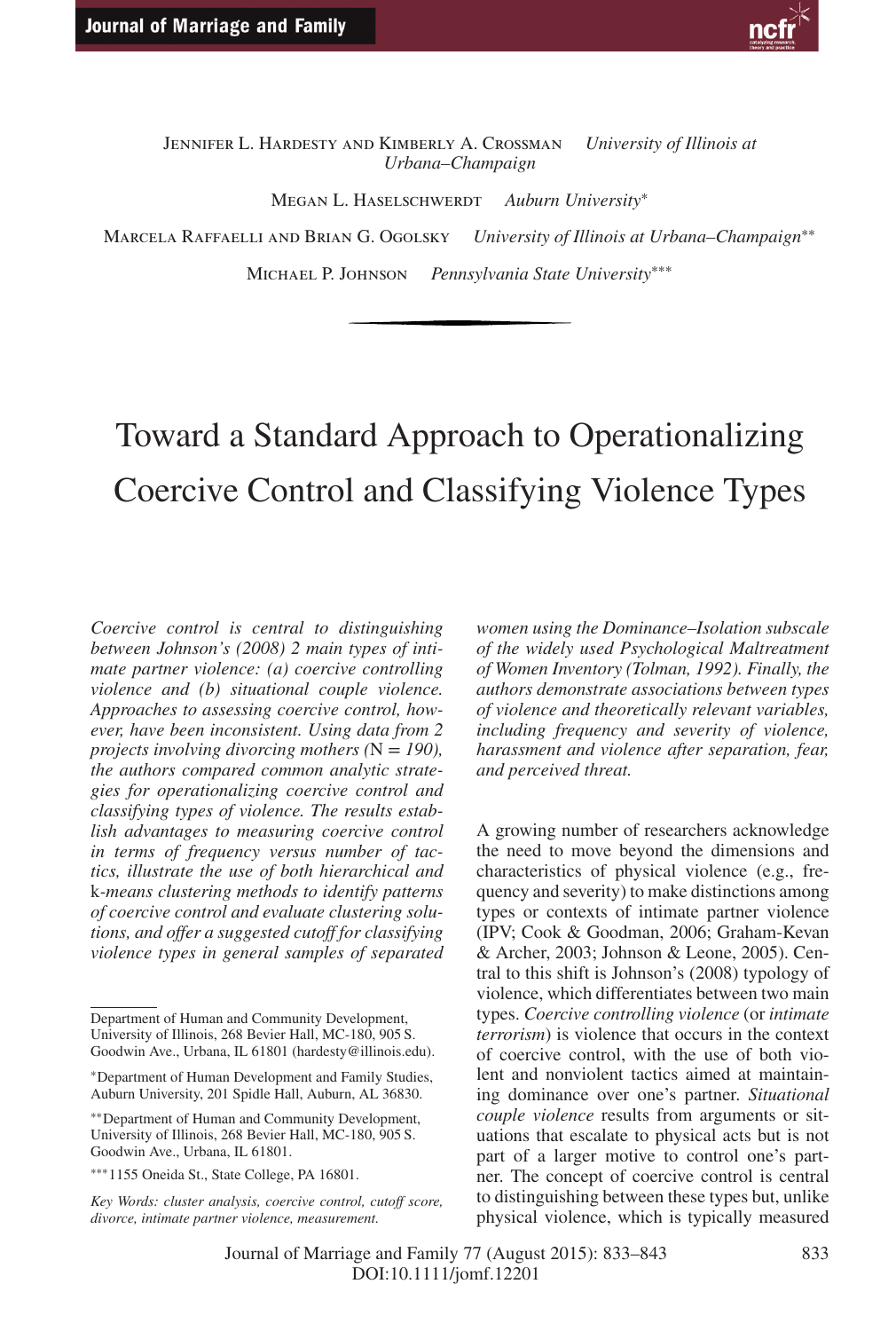using the Revised Conflict Tactics Scale (CTS2; Straus, Hamby, Boney-McCoy, & Sugarman, 1996), there is no standard approach to operationalizing coercive control, which limits comparisons and generalizability across studies. This issue is exacerbated by the lack of an established cutoff for classifying types using a standard measure of coercive control. We sought to address these methodological limitations by evaluating different approaches to operationalizing coercive control and classifying IPV types with the goal of moving toward a standard approach.

# **BACKGROUND**

According to Johnson (2008), "Control is a continuum. Everyone 'controls' their partner to some extent" (p. 87). Control becomes coercive when it involves the repetitive use of tactics to regulate and dominate an intimate partner's daily life and restrict personal liberties (Stark, 2007). Studies of women reporting male IPV have demonstrated the differential effects of violence with high control (i.e., coercive controlling violence) versus low or no control (i.e., situational couple violence). For example, coercive controlling violence has been associated with more frequent and severe physical violence (e.g., Graham-Kevan & Archer, 2003; Johnson & Leone, 2005), more injury (e.g., Leone, Johnson, & Cohan, 2007), and more harassment and violence after separation (e.g., Ornstein & Rickne, 2013). Women who experience coercive controlling violence also report higher levels of fear (e.g., Felson & Outlaw, 2007) and perceived threat of future harm (Gondolf & Heckert, 2003).

Most of these studies, however, have assessed coercive control by counting how many control tactics were endorsed (i.e., a count approach). The variety of tactics an abuser may use is important to consider, but abusers are likely to draw on as many, or as few, tactics as have proven effective in asserting and maintaining dominance (Kelly & Johnson, 2008; Stark, 2007). Only a few studies have used a frequency approach, which measures how often tactics are used to control a partner (e.g., Graham-Kevan & Archer, 2003, 2008; Leone, Johnson, Cohan, & Lloyd, 2004). A risk of the count approach is (mis)classifying highly controlling abusers as "low control" when they rely on very few control tactics but enforce them relentlessly. Likewise, there is the risk of (mis)classifying low controlling abusers as "high control" because of their rare use of a variety of different control tactics.

To distinguish between IPV types in samples of abused women, researchers have used three approaches. The most common approach has been cluster analysis of controlling tactics using either hierarchical (e.g., Ward's method) or *k*-means clustering methods. A hierarchical method is recommended when exploring a new concept or when one is unsure how many clusters may be present. Researchers can use *k*-means as a way to confirm hierarchical cluster solutions (Henry, Tolan, & Gorman-Smith, 2005). Most studies that have used a hierarchical method to classify IPV types have reported two-cluster solutions—violence with high control and violence with little to no control (e.g., Leone, 2011)—and studies that have used *k*-means have specified two-cluster solutions (e.g., Graham-Kevan & Archer, 2003). A second approach has been to derive a cutoff score from a cluster analysis of control tactics. These studies have reported a cutoff score of three or more controlling behaviors as "high controlling" and two or fewer as "low controlling" (e.g., Ornstein & Rickne, 2013). Finally, some studies have used subjective cutoffs (Frye, Manganello, Campbell, Walton-Moss, & Wilt, 2006) or cutoffs derived from a previous cluster analysis using similar control tactics (e.g., Anderson, 2008). Because the selection of cutoff points has been inconsistent and based on relative (vs. absolute) levels of coercive control, results cannot be compared across studies. Cluster analysis will always produce a high and low control group, but a standard cutoff provides more confidence that clusters of high and low control are qualitatively different.

Conducting both clustering methods within the same data set is important methodologically because hierarchical cluster analysis provides cluster solutions that fit the sample and data, whereas *k*-means cluster analysis demonstrates reliability or convergence of cluster solutions across clustering methods (e.g., little to no movement of cases between cluster solutions), which establishes validity (Henry et al., 2005). Only one study of IPV types to our knowledge has reported both clustering methods (Johnson, Leone, & Xu, 2014). Furthermore, no studies have evaluated the utility of operationalizing coercive control using a count versus a frequency approach. Finally, most of this research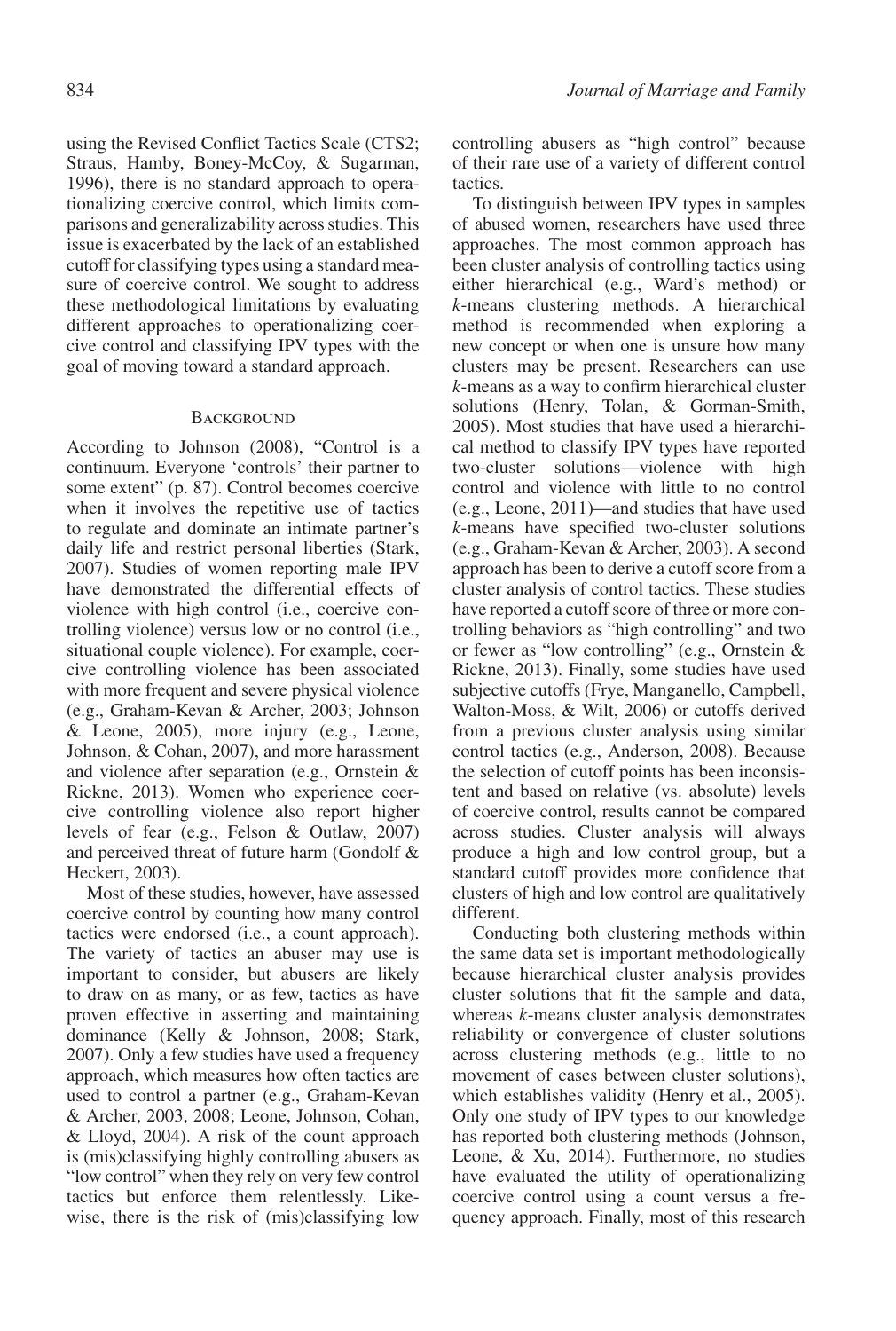has been conducted with samples of women who have experienced physical violence, limiting the ability to examine nonviolent coercive control (Crossman, Hardesty, & Raffaelli, in press). Using a sample of divorcing mothers who had and had not experienced violence, we contribute to the literature in three ways: by (a) comparing count and frequency approaches to operationalizing coercive control and testing the robustness of each approach by conducting both exploratory and confirmatory cluster analyses, (b) identifying a cutoff to distinguish high from low control based on the most robust cluster solution, and (c) testing the distinctiveness of the clusters and validity of the cutoff by examining associations among IPV types and variables found to be associated with the types in prior studies (reviewed above).

## **METHOD**

## *Sample and Procedure*

The data we used came from two studies of divorcing mothers' experiences with coercive control and violence. The studies were designed to test an integrative theoretical model of IPV and coparenting after separation (Hardesty et al., 2012). The first, in 2009–2010, involved the same inclusion criteria, recruitment methods, and assessment as the second study, which began in 2010 and was completed in January 2014. Institutional review board approval was obtained prior to participant recruitment, and numerous precautions were taken to ensure mothers' safety and privacy. In-person interviews (two in the first study, five in the second study) were conducted with each participant at 3-month intervals. Only data from the baseline interview are used in this article.

Potential participants identified via public records in a large midwest U.S. county were sent a recruitment letter if they had a divorce filing within the past 4 months. Additional inclusion criteria were that they (a) had at least one child under age 18, (b) had custody of their child(ren) at least 25% of the time, (c) had been physically separated from their former partner for less than 3 years, and (d) could understand and speak English. The first three criteria ensured that issues of separation and coparenting were salient to respondents, such that mothers were in a parental role with respect to their children, likely to be coparenting with their former partner, and able to report on marital events that

were not in the too-distant past. The last inclusion criterion reflects budget limitations, but less than 12% of the county's population consists of immigrants and about two thirds of immigrants in the county speak English "well" or "very well" (U.S. Census Bureau, 2014). Thus, the sample is unlikely to have been biased by the exclusion of non-English speakers. Letters were sent to 804 women named in a divorce filing between September 2009 and December 2012, and 24%  $(N=190)$  completed the first interview. Of the 609 women who did not participate, 50 were eligible and interested but did not show up for scheduled interviews or did not respond to scheduling efforts, 36 declined to participate, 27 did not meet the criteria, and 496 never responded to recruitment efforts. We were unable to determine whether the women who did not respond met the criteria for inclusion or received our recruitment letter.

Mothers in the analytic sample  $(N = 190)$ ; 55 from the first study and 135 from the second study) were between the ages of 20.83 and 54.67 years ( $M = 35.72$ ,  $SD = 7.28$ ) and predominantly White  $(n=152, 80.0\%)$ . Twenty-three mothers (12.1%) identified as Black or African American, seven (3.7%) identified as Asian or Asian American, five (2.6%) identified as biracial, and three (1.6%) identified as Latino or Hispanic. Mothers had between one and four biological or adopted children with their former partner  $(M = 1.75, SD = 0.75)$  and had been physically separated for less than 1 month to 34 months ( $M = 8.05$ ,  $SD = 6.76$ ). The length of marriages to former partners ranged from 0.17 to 27.42 years ( $M = 9.60$  years,  $SD = 5.89$ ). The majority of mothers were employed full time (*n*=108, 56.8%), 37 (19.5%) were employed part time, 24 (12.6%) were unemployed not by choice (e.g., due to disability, difficulty finding a job, or being laid off), and  $21$  (11.1%) were unemployed by choice (e.g., student). Twenty-six mothers had a high school degree or less (13.7%), 70 (36.8%) had some college, 64 (33.7%) had a bachelor's degree, and 30 (15.8%) had a master's or doctoral degree. Sample demographics in each study were comparable, with one exception: Mothers in the first study were more likely to report being unemployed at the time of the baseline interview in comparison to mothers in the second study,  $\chi^2(3, N = 190) = 11.55$ , *p*=.009.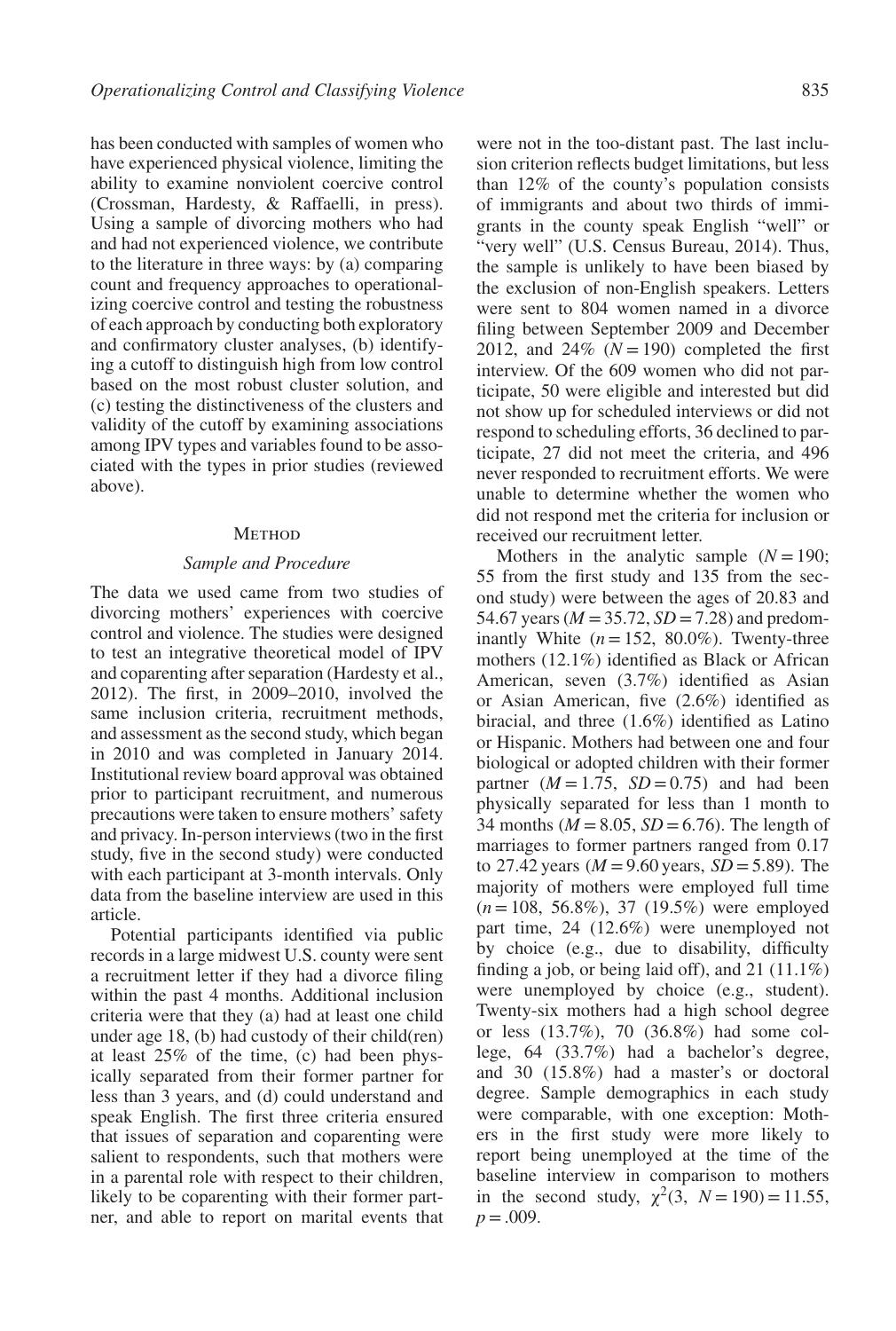|                                                                                               | Frequency approach       |            |                          |                                     | Count approach          |                      |                           |             |  |
|-----------------------------------------------------------------------------------------------|--------------------------|------------|--------------------------|-------------------------------------|-------------------------|----------------------|---------------------------|-------------|--|
|                                                                                               | Low control<br>$(n=130)$ |            | High control<br>$(n=60)$ |                                     | Low control<br>$(n=75)$ |                      | High control<br>$(n=115)$ |             |  |
| PMWI item                                                                                     | Range                    | M(SD)      | Range                    | M(SD)                               | Range                   | M(SD)                | Range                     | M(SD)       |  |
| He monitored my time and made<br>me account for my<br>whereabouts.                            | $1 - 5$                  | 1.76(1.07) | $1 - 5$                  | 3.87(1.27)                          | $1 - 5$                 | 1.33(0.91)           | $1 - 5$                   | 3.14(1.38)  |  |
| He used our money or made<br>important financial decisions<br>without talking to me about it. | $1 - 5$                  | 2.29(1.30) | $1 - 5$                  | 3.70(1.44)                          | $1 - 5$                 | 2.11(1.30)           | $1 - 5$                   | 3.15(1.47)  |  |
| He was jealous or suspicious of<br>my friends.                                                | $1 - 5$                  | 2.02(1.19) | $1 - 5$                  | 4.27(0.99)                          | $1 - 5$                 | 1.51(0.96)           | $1 - 5$                   | 3.53(1.30)  |  |
| He accused me of having an<br>affair with another man.                                        | $1 - 5$                  | 1.74(1.11) | $1 - 5$                  | 3.33(1.58)                          | $1 - 5$                 | 1.31(0.77)           | $1 - 5$                   | 2.85(1.51)  |  |
| He interfered in my relationships<br>with other family members.                               | $1 - 4$                  | 1.37(0.66) | $1 - 5$                  | 3.92(1.27)                          | $1 - 5$                 | 1.24(0.69)           | $1 - 5$                   | 2.78(1.55)  |  |
| He tried to keep me from doing<br>things to help myself.                                      | $1 - 5$                  | 1.48(0.75) | $1 - 5$                  | 3.80(1.04)                          | $1 - 4$                 | 1.19(0.56)           | $1 - 5$                   | 2.89(1.33)  |  |
| He restricted my use of the<br>phone.                                                         | $1 - 3$                  | 1.05(0.26) | $1 - 5$                  | 2.22(1.51)                          | $1 - 5$                 | 1.07(0.46)           | $1 - 5$                   | 1.65(1.21)  |  |
| Total count of behaviors reported<br>$(maximum = 7)$                                          | $0 - 7$                  | 2.75(1.74) | $4 - 7$                  | 6.03(0.82)                          | $0 - 4$                 | 1.53(1.08)           | $3 - 7$                   | 5.25(1.19)  |  |
| <b>Total PMWI</b> score<br>$(maximum = 35)$                                                   | $7 - 19$                 |            |                          | $11.72(3.41)$ $18-35$ $25.10(4.92)$ | $7 - 20$                | $9.75(2.72)$ $10-35$ |                           | 19.99(6.60) |  |

Table 1*. Comparison of High- and Low-Controlling Groups on the Psychological Maltreatment of Women Inventory (PMWI) Within Frequency Versus Count Approaches (N = 190)* 

*Note*. PMWI item values range from 1=*never* to 5=*always*.

## *Measures*

*Coercive control during marriage.* The Dominance–Isolation subscale of the Psychological Maltreatment of Women Inventory— Short Form (PMWI; Tolman, 1992), a widely used measure of coercive control, was used to measure the degree of coercive control in the last year before separation. Mothers rated how often they had experienced each of seven acts (see Table 1 for items) by their partner on a scale from 1 (*never*) to 5 (*always*). Responses were summed to calculate the frequency with which control tactics were used, for a maximum possible score of 35. Dichotomous versions of the items were created by changing responses so that  $0$  = "never" and  $1$  = "sometimes" through "always." Then, a count of control tactics was calculated by summing the total number of tactics endorsed, for a maximum possible score of 7.

*Fear during marriage.* Mothers' degree of fear in the last year before separation was assessed

with the Women's Experiences of Battering Scale (Smith, Earp, & DeVillis, 1995). Mothers indicated how much they agreed with each of 10 items that describe how their partner made them feel (e.g., "He made me feel unsafe even in my own home," "He could scare me without laying a hand on me") on a scale of 1 (*disagree strongly*) to 6 (a*gree strongly*). A total score was calculated by summing responses for a maximum possible score of 60, with higher scores indicating higher levels of fear.

*Violence and injury during marriage and after separation.* Eleven items from the Physical Assault subscale of the CTS2 and two items from a modified version of the Sexual Coercion subscale of the CTS2 (Goodman, Dutton, Weinfurt, & Cook, 2003) were used to measure frequency of violence. Only direct physical assault items were included (e.g., slammed against a wall, forced sexual intercourse). Threatening behaviors were excluded. Nine items from the Physical Assault and Sexual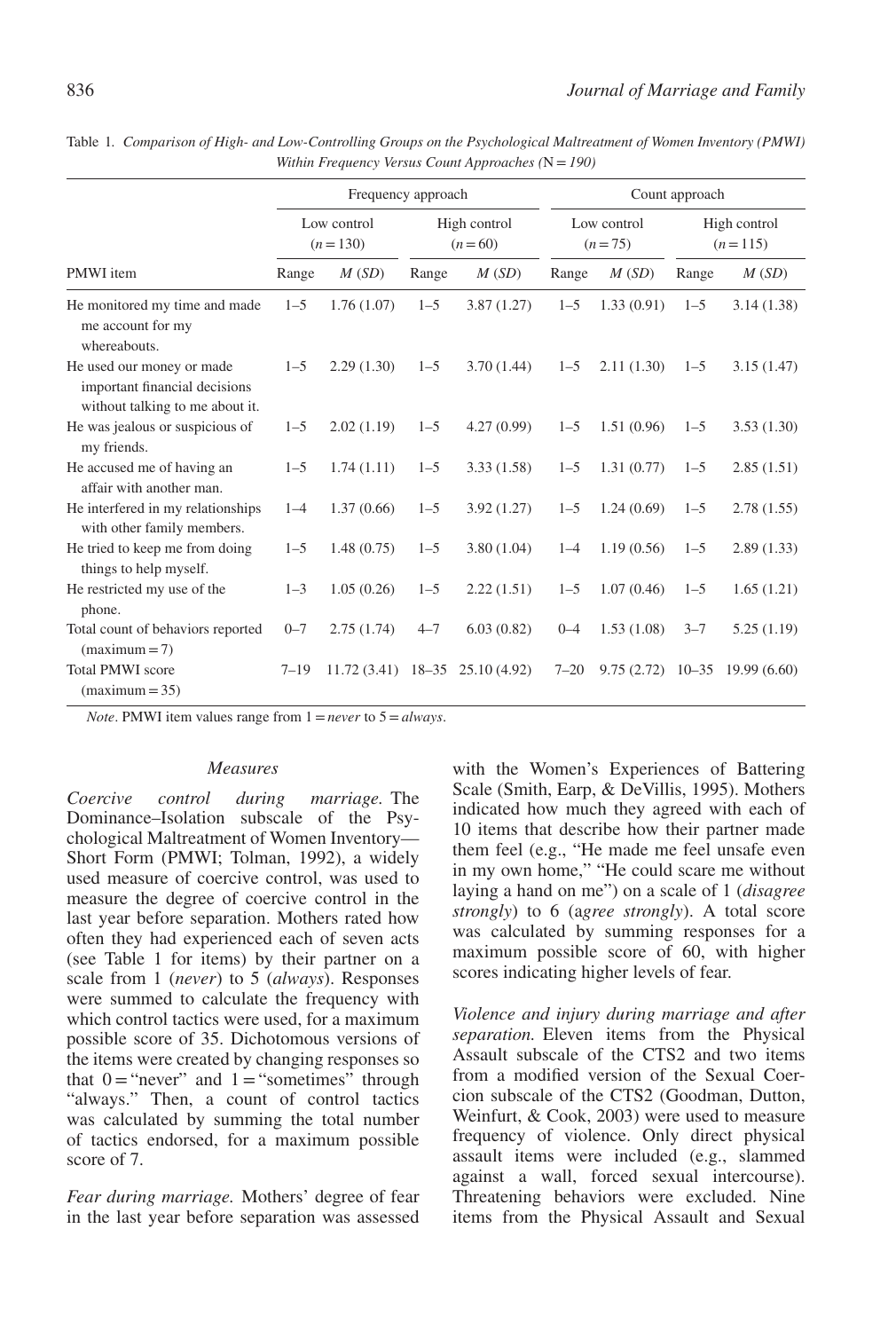Coercion subscales were used to measure the number of severe violent acts (e.g., choked, beat up) that occurred during marriage. Six items from the Injury subscale of the CTS2 were used to measure the frequency and number of injuries. Mothers reported whether they had ever experienced each of the 13 violent acts, nine severe acts, or six injuries during marriage. When mothers responded "yes," they were asked to indicate how often each violent act or injury had occurred: "once," "twice," "3–5 times," "6–10 times," or "10 or more times." Response ranges were averaged (e.g.,  $3-5$  times = 4 times), and 10 or more times was treated as 10. Responses were summed to create a maximum possible score of 130 for physical violence and 60 for injury. For severity of violence, "yes" responses were summed, for a maximum possible score of 9.

The same items were used to measure violence and injury after separation. Mothers reported whether each violent act or injury had occurred since they had physically separated from their partner. A total count each for violent acts and injuries (or "yes" responses) was calculated.

*Fear after separation.* One item was created to measure fear: "Since you physically separated, how often have you been afraid of your former partner?" Response items ranged from 0 (*never*) to 4 (*very frequently*).

*Harassment after separation.* Harassment in Abusive Relationships: A Self-report Scale (Sheridan, 2001) was used to assess frequency of postseparation harassment. Mothers indicated how often formers partner had engaged in 23 behaviors (e.g., "leaves me threatening messages," "sits in his car outside my home") on a scale that ranged from 0 (*never*) to 4 (*very frequently*). Responses were summed for a maximum possible total score of 92. Higher scores indicate more frequent harassment.

*Perceived threat of future harm.* The IPV Threat Appraisal (Dutton, Goodman, Lennig, Murphy, & Kaltman, 2006) scale was used to assess mothers' perceptions of the likelihood of 16 violent, nonviolent, or child-related threats (e.g., physical assault, attempts to take away children) by former partners in the next 3 months on a scale of 1 (*low risk*) to 5 (*high risk*). Responses were summed for a possible total score of 80; higher scores indicate higher perceived threat.

## *Plan of Analysis*

To explore distinctions between high and low patterns of coercive control, we conducted a hierarchical cluster analysis of the seven items on the PMWI with item responses scored in two different ways. First, the frequency approach used the PMWI items with the frequency responses intact (from 1 [*never*] to 5 [*always*]). The second approach used a dichotomous version (0 or 1 to indicate absence or presence of each tactic) of each PMWI item (the count approach). Hierarchical cluster analysis using Ward's method was used in each approach to identify clusters of former partners who have similar control profiles, with squared Euclidian distance as the proximity measure. Items were standardized using *z* scores. The agglomeration schedule and dendrogram were inspected to identify the number of cluster solutions. Theoretical discussions followed to ensure that the number of clusters and cluster centers were identified and interpreted in the most conceptually meaningful way.

To verify the robustness of the clustering results, we performed two additional steps suggested by Henry et al. (2005). First, we tested the stability of the cluster solutions across clustering methods by performing a *k*-means cluster analysis on the same seven PMWI items for each of the two approaches (frequency and count). Then we used the cluster solutions and CTS2 data to classify mothers into Johnson's (2008) types of violence (i.e., coercive controlling violence and situational couple violence) as well as a group who reported no marital violence but high coercive control ("nonviolent coercive control") and no marital violence and low coercive control ("no violence/low control"). The validity of the cluster solutions was evaluated through a multivariate analysis of variance (MANOVA) with pairwise comparisons of the resulting groups on the following variables that have been shown to differ by type of IPV: frequency and severity of violence, injury, harassment and violence after separation, fear, and perceived threat of future harm. The MANOVAs controlled for mother's age. We used independent-samples *t* tests to compare the violence groups on the frequency of violent acts and injuries during marriage and the number of severe acts during marriage because the two nonviolent groups, by definition, did not have marital violence present.

To allow comparability with prior studies, which have typically involved only women who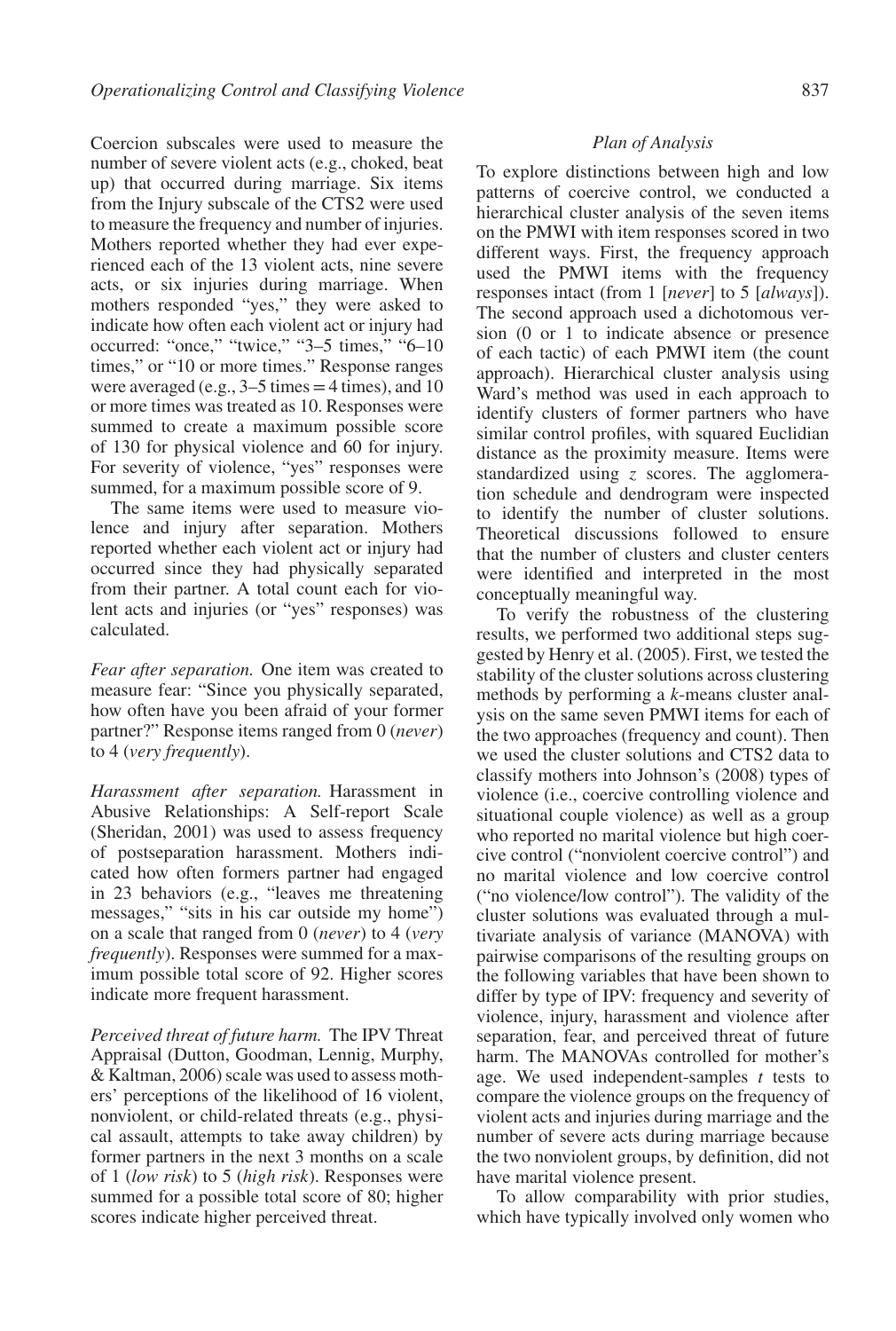experienced physical violence, all analyses were replicated within the subsample of mothers who reported violence during marriage.

#### **RESULTS**

# *Objective 1: Comparing Count and Frequency Approaches and Testing Their Robustness*

*Frequency approach (full sample,*  $N = 190$ ). The hierarchical cluster analysis (Ward's method) of the PMWI items scored using the frequency approach revealed a large increase in the agglomeration index between the one- and two-cluster solutions (1323, 791) followed by much smaller changes thereafter (674, 569, etc.), suggesting that a two-cluster solution was optimal. The two clusters were theoretically interpretable and meaningful. Cluster 1  $(n=130, 68.4\%)$  represented a low-controlling group, with mothers reporting a mean of 11.79 (*SD* =3.55, range: 7–20) out of 35 on the PMWI. Cluster 2  $(n=60, 31.6\%)$  represented a high-controlling group, with mothers reporting a mean of 17.95 (*SD* =24.95, range: 17–35) on the PMWI. To test the stability of the hierarchical cluster solutions, a *k*-means cluster analysis with a two-cluster solution was performed on the same seven PMWI items. As shown in Table 1, Cluster 1 (*n*=130, 68.4%) represented a low-controlling group, with mothers reporting a mean score of  $11.72$  (*SD* = 3.41, range: 7–19). Cluster 2 ( $n = 60, 31.6\%$ ) represented a high-controlling group, with mothers reporting a mean score of 25.10 (*SD* =4.92, range: 18–35). Only eight (4.2%) of the 190 cases changed cluster classifications between the hierarchical cluster solution and the *k*-means cluster solution, suggesting that the solutions were quite stable across clustering methods.

*Count approach (full sample, N = 190). Hierar*chical cluster analysis revealed a large increase in the agglomeration index between the oneand two-cluster solutions (297, 218) followed by smaller changes thereafter (182, 162, etc.), again suggesting that a two-cluster solution was optimal. Cluster 1 (*n*=100; 52.6%) represented a low-controlling group, with mothers reporting a mean of  $2.27$  (*SD* = 1.57, range: 0–5) on the PMWI. Cluster 2 (*n*=90; 47.4%) represented a high-controlling group, with mothers reporting a mean of 5.47 (*SD* =1.29, range: 2–7) on the PMWI. To confirm the hierarchical cluster solutions, we performed a *k*-means cluster analysis with a two-cluster solution. As shown in Table 1, Cluster 1 ( $n = 75$ , 39.5%) represented a low-controlling group, with a mean of 1.53  $(SD = 1.08$ , range: 0–4) PMWI tactics. Cluster 2  $(n=115, 60.5\%)$  represented a high-controlling group, with a mean of  $5.25$  ( $SD = 1.19$ , range:  $3-7$ ) tactics. Forty-one  $(21.5\%)$  of the 190 cases changed classifications between the hierarchical cluster solution and the *k*-means cluster solution, suggesting that the solutions using the count approach were unstable across clustering methods and thus prone to issues of reliability.

*Comparison of the high- and low-controlling groups on PMWI.* To examine the validity of the cluster solutions, the high- and low-controlling groups resulting from the *k*-means clustering method were compared on each PMWI item (see Table 1). For descriptive purposes, we also examined the total PMWI score and the total number of tactics on the PMWI across the frequency and count approaches for the full sample (see Table 1). Mean scores for all seven items were higher in the high-controlling group than low-controlling group across both approaches. Within the count approach there was substantial overlap in total PMWI scores for the low- and high-controlling groups (i.e., PMWI scores 10–20 are included in both the high- and low-controlling groups); in contrast, the ranges overlapped by only 2 points in the frequency approach (i.e., PMWI scores 18 and 19 are included in both high- and low-controlling groups). Because IPV studies often use samples of abused women only, we replicated these analyses in the violence-only subsample; similar patterns were observed (results not shown).

## *Objective 2: Identifying a Cutoff*

The first set of analyses provided substantial support for operationalizing coercive control using a frequency approach. Specifically, the replicability and stability of the cluster solutions across the two clustering methods (exploratory vs. confirmatory) provided evidence that the frequency approach yields a more trustworthy solution. In other words, the lack of stability across clustering methods for the count approach casts doubt on the reliability of using this measurement approach. Therefore, we conducted the remaining analyses using scores from the frequency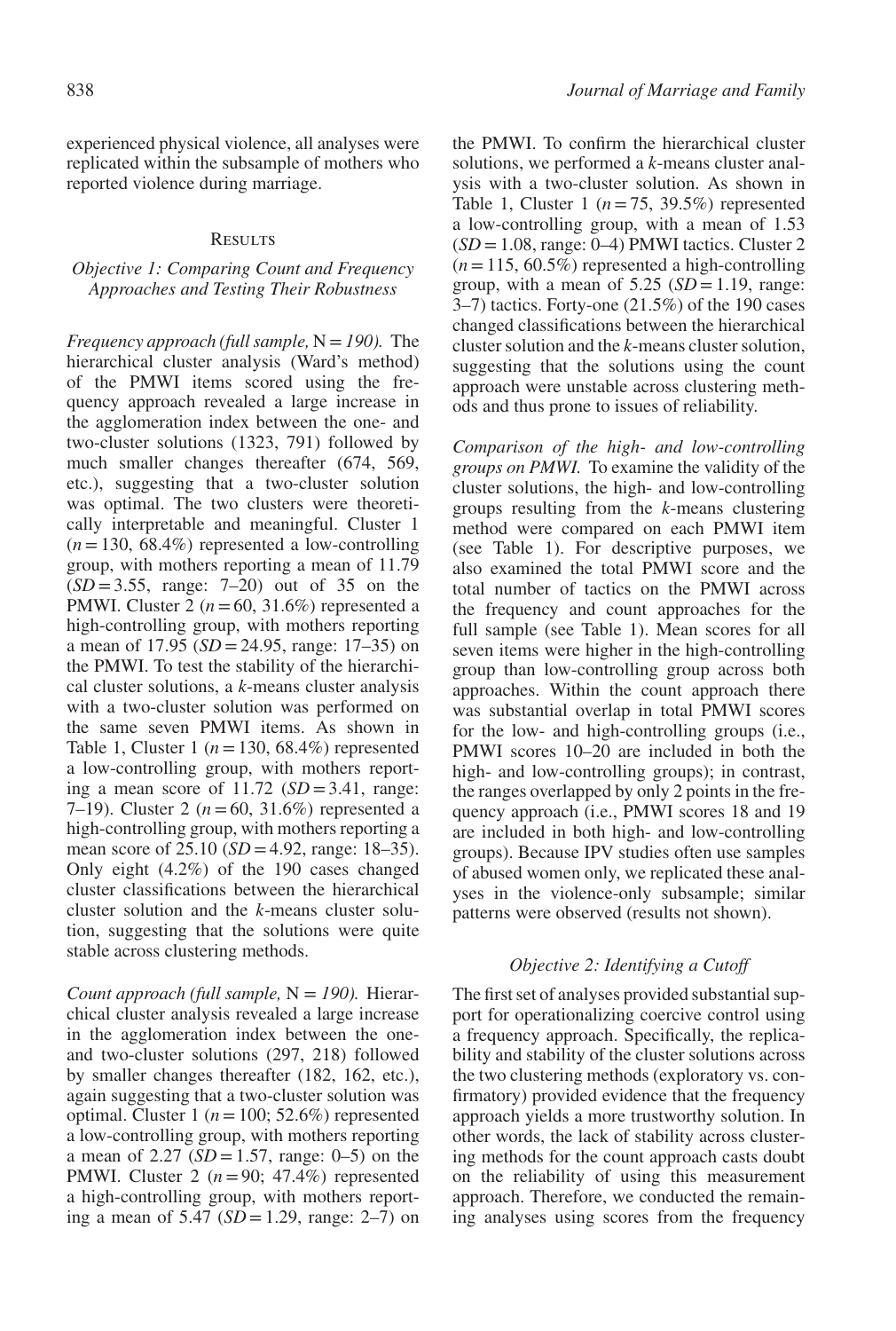| Cluster membership      | <b>Total PMWI</b> score |     |     |     |               |     |      |     |     |     |
|-------------------------|-------------------------|-----|-----|-----|---------------|-----|------|-----|-----|-----|
|                         | 14                      | 15  | 16  | 17  | 18            | 19  | 20   |     | 22  | 23  |
| High control $(n=60)$   | 0.0                     | 0.0 | 0.0 | 0.0 | $3.3^{\circ}$ | 8.3 | 10.0 | 6.7 | 8.3 | 8.3 |
| Low control $(n = 130)$ | 5.5                     | 8.5 | 3.9 | 6.9 | 3.9           | 1.5 | 0.0  | 0.0 | 0.0 | 0.0 |

Table 2. Distribution of Psychological Maltreatment of Women Inventory (PMWI) Scores by Cluster Membership (N = 190)

*Note*. Cluster membership is based on a *k*-means two-cluster solution. Table values are percentages.

approach. We examined the ranges of PMWI values to determine the appropriate cutoff that minimized misclassification (see Table 2). A cutoff score of 19 or greater for high control was selected to be conservative when classifying "high controllers" and to minimize misclassification. Only four (2.1%) of the 190 cases could be "misclassified" using a cutoff score of 19 (vs. seven cases, or 3.7%, for a cutoff score of 18). These four cases were reviewed and discussed before the cutoff decision was made.

## *Objective 3: Testing the Distinctiveness of the Clusters and Validity of the Cutoff*

As a further test of validity, we classified mothers into Johnson's (2008) types of violence and examined the characteristics of the resulting groups. First, mothers were coded as "violence" and "no violence" on the basis of their responses to the Physical Assault and Sexual Coercion subscales on the CTS2. Specifically, mothers with a score of 0 were coded "no violence" and mothers with a score of 1 or greater were coded "violence," as measured by the CTS2. Then, mothers were coded as "little to no control" or "high control" using the cutoff of 19 on the PMWI. Mothers were classified into four mutually exclusive groups: (a) no violence and little to no control (no violence/low control, *n*=73), (b) violence and little to no control (situational couple violence,  $n = 57$ ), (c) no violence and high control (nonviolent coercive control,  $n = 12$ ), and (d) violence and high control (coercive controlling violence,  $n = 48$ ).

*Comparison of IPV types.* Next, we compared groups on a set of theoretically relevant variables. A MANOVA, controlling for age, revealed a significant multivariate main effect of violence type, Wilks's  $\lambda = 0.43$ , *F* (24, 516.86) = 7.36,  $p = .00$ , partial  $\eta^2 = .25$ . Follow-up univariate main effects were examined. Results of all comparisons are shown in Table 3. Rather than discuss all significant findings in detail, we focus

on those that are most relevant to the goals of this article.

Looking first at variations due to level of control, we see that mothers in the no violence/low control group reported significantly lower levels of harassment, perceived future threat, and fear during marriage than did those in the nonviolent coercive control group. In other words, among mothers who did not experience IPV, differences in coercive control were linked to outcomes in theoretically predicted ways. In regard to the two violence groups, independent-samples *t* tests revealed that frequency of marital violence and injury and number of severe violent acts in marriage were significantly higher for mothers who experienced coercive controlling violence as opposed to situational couple violence. The results of the MANOVA revealed four differences: the coercive controlling violence group reported more frequent harassment and higher levels of perceived future threat and fear during marriage and after separation. To ensure that these differences were not the result of differences in marital violence, we conducted post hoc tests to compare the two violence groups while controlling for frequency and severity of marital violence. The results were identical to those reported in Table 3, suggesting that the group differences reflect the control context rather than differences in violence.

*Post hoc analyses.* To examine whether a cutoff determined on the basis of only the mothers who reported violence would be more meaningful or better capture "true" high coercive control, we conducted one final set of analyses. Using the same procedures as with the full sample, a cutoff score of 21 or greater for high control was determined to be most appropriate for the violence-only sample. This cutoff was applied to the full sample, and mothers were classified into the same four groups. The MANOVA and independent-samples *t* tests described above were replicated. The results were similar to those reported above when applying a cutoff of 19.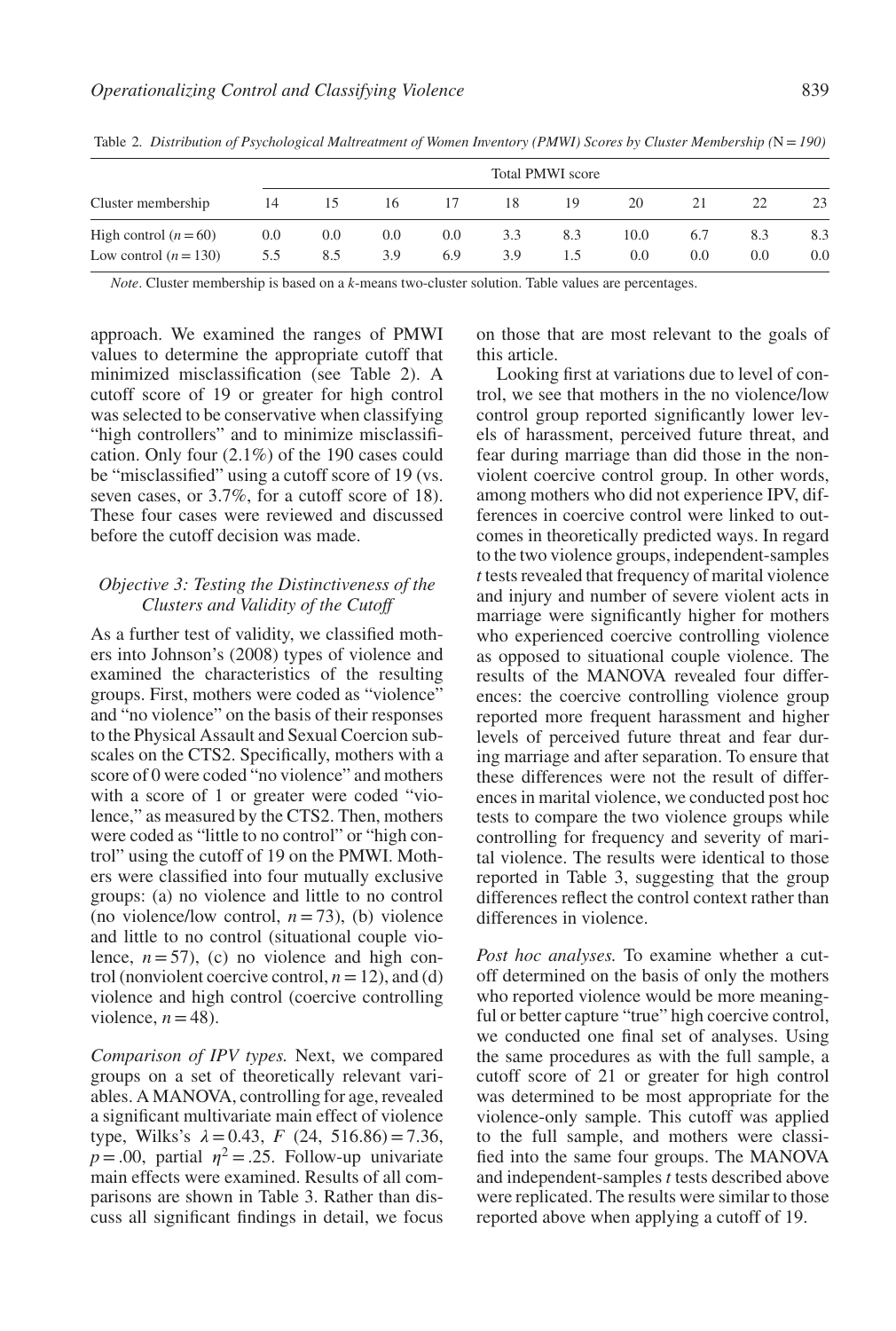|                                                              |                    | Low-control groups                              |                                 |                                                     |                                 | High-control groups                                 |                                    |                                                       |                                 |
|--------------------------------------------------------------|--------------------|-------------------------------------------------|---------------------------------|-----------------------------------------------------|---------------------------------|-----------------------------------------------------|------------------------------------|-------------------------------------------------------|---------------------------------|
|                                                              |                    | Group 1: No<br>violence/low<br>control $(n=73)$ |                                 | Group 2:<br>Situational couple<br>violence $(n=57)$ |                                 | Group 3:<br>Nonviolent coercive<br>control $(n=12)$ |                                    | Group 4: Coercive<br>controlling<br>violence $(n=48)$ |                                 |
| Variable                                                     | Test statistic     | M                                               | <b>SD</b>                       | $\boldsymbol{M}$                                    | SD                              | $\boldsymbol{M}$                                    | SD                                 | $\boldsymbol{M}$                                      | <i>SD</i>                       |
| Frequency of marital<br>violence <sup>a</sup>                | $2.28*$            |                                                 |                                 | 9.91                                                | 12.34                           |                                                     |                                    | 16.48                                                 | 17.09                           |
| Frequency of marital<br>injury <sup>a</sup>                  | $2.87*$            |                                                 |                                 | 1.70                                                | 2.75                            |                                                     |                                    | 4.44                                                  | 6.56                            |
| Number of severe<br>violent acts in<br>marriage <sup>a</sup> | $2.57*$            |                                                 |                                 | 0.89                                                | 1.23                            |                                                     |                                    | 1.58                                                  | 1.51                            |
| Number of violent<br>acts since<br>separation                | $2.98*$            | 0.00                                            | $0.00^{2,4}$                    | 0.21                                                | 0.56 <sup>1</sup>               | 0.00                                                | 0.00                               | 0.23                                                  | 0.75 <sup>1</sup>               |
| Number of injuries<br>since separation                       | 1.26               | 0.00                                            | 0.00                            | 0.05                                                | 0.29                            | 0.00                                                | 0.00                               | 0.08                                                  | 0.35                            |
| Frequency of<br>harassment since<br>separation               | $16.69*$           | 1.75                                            | $2.77^{2,3,4}$                  | 5.84                                                | $6.19^{1,4}$                    | 6.08                                                | $5.85^{1,4}$                       | 10.22                                                 | $9.22^{1,2,3}$                  |
| Perceived future<br>threat                                   | 13.66*             | 20.33                                           | $5.52^{2,3,4}$                  | 25.70                                               | $9.34^{1,4}$                    | 28.33                                               | 8.97 <sup>1</sup>                  | 30.89                                                 | $12.15^{1,2}$                   |
| Fear during marriage<br>Fear after separation                | 42.95*<br>$17.07*$ | 19.90<br>0.27                                   | $10.75^{2,3,4}$<br>$0.67^{2,4}$ | 30.58<br>0.72                                       | $12.71^{1,3,4}$<br>$0.96^{1,4}$ | 42.50<br>0.75                                       | $10.39^{1,2}$<br>0.97 <sup>4</sup> | 43.71<br>1.46                                         | $13.28^{1,2}$<br>$1.20^{1,2,3}$ |

Table 3*. Group Comparisons on Variables of Interest*

*Note*. Numeric superscripts reflect differences between the group in that column and the groups designated by the superscript  $(p < .05)$ .

<sup>a</sup>Marital violence and injury variables are only applicable to the violence groups. Differences between Groups 2 and 4 on these variables were evaluated with t tests. Group differences for all other variables were examined using a multivariate analysis of variance with pairwise comparisons, controlling for mothers' age.

 $*$ *F* or *t* value significant at  $p < .05$ .

To examine the predictive utility of the two clustering methods, we ran multinomial logistic regressions to compare the strength and patterns of associations between groups based on the count versus frequency approach. The analyses provided further evidence for the advantage of the frequency approach based on the proportion of variance accounted for in each model (49.5% in the count model and 54.1% in the frequency model). In addition, there was a significant improvement in −2 log likelihood model fit between the count and frequency approach  $\chi^2(15, N=190) = 32.54, p < .01$ . The results of post hoc analyses are available on request.

## **DISCUSSION**

We evaluated different approaches to operationalizing coercive control and classifying IPV types with the goal of moving toward a standard

approach. First, we established the advantages of using a frequency versus a count approach to measuring coercive control by using both hierarchical and *k*-means clustering methods to test the reliability of clustering solutions. Our results provide substantial support for operationalizing coercive control by the frequency, rather than number, of tactics used by a partner. The hierarchical cluster solutions were largely confirmed for the frequency approach, whereas there was substantial instability of cluster solutions in the count approach (roughly 4% vs. 21% changed groups based on clustering method, respectively). The *k*-means analyses also revealed an unusually high number of high-controlling cases (60.5% of the sample) resulting from the count approach, a proportion that is unlikely in a general sample (Johnson, 2008). Finally, there was substantial overlap in total PMWI scores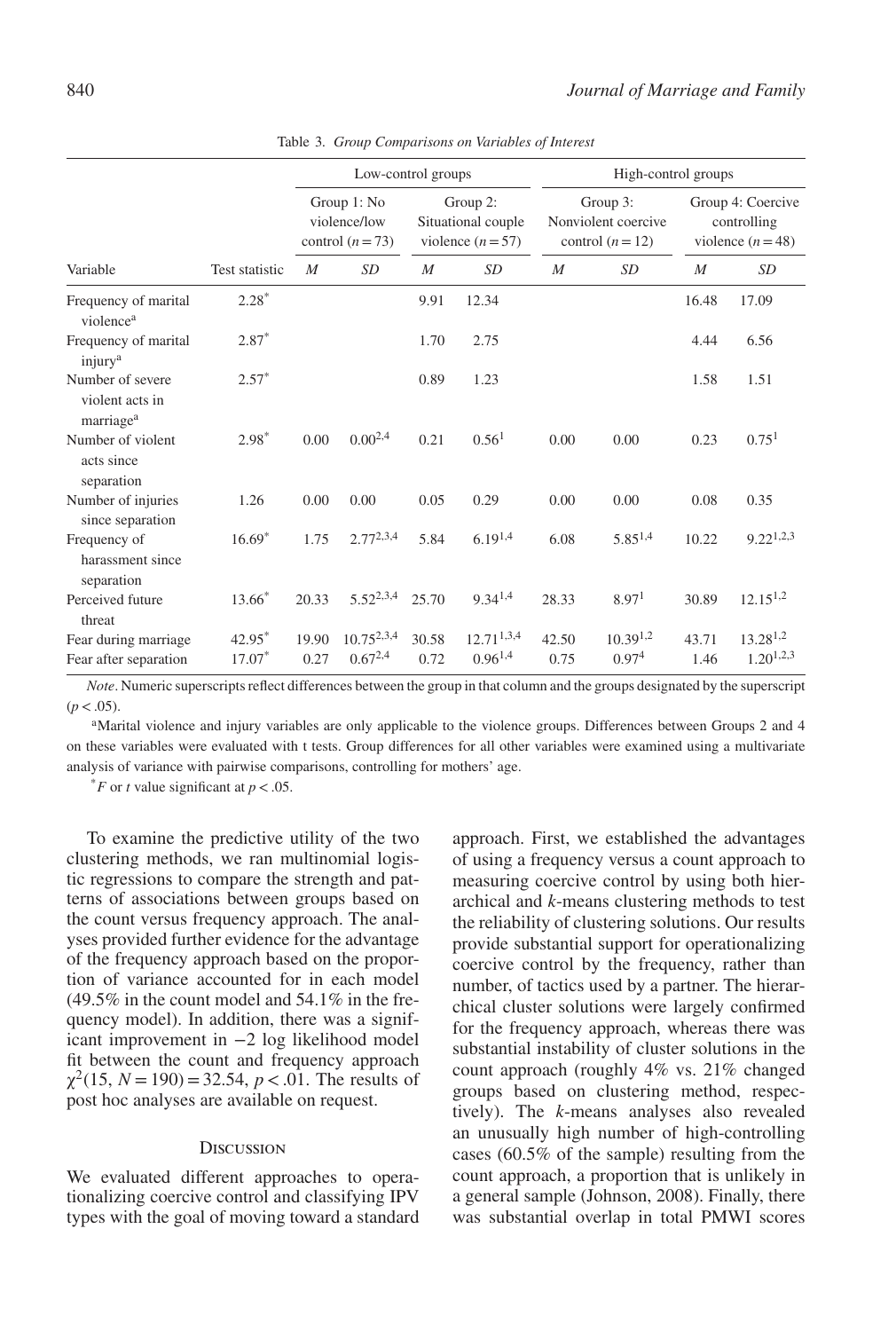between the two cluster solutions for the count approach, which suggests that the number of high controllers may be inflated through this approach by including partners who used a range of different behaviors at a very low frequency.

These results call into question the reliability and validity of operationalizing coercive control by the number of tactics used and the limitation of relying on only one clustering method to create high- and low-controlling groups. Evaluation of the robustness and stability of clustering solutions is recommended through replication with a larger sample but is not always possible. Replication across clustering methods by conducting both hierarchical and *k*-means cluster analysis is a practical and acceptable alternative (Henry et al., 2005). Indeed, issues of stability in our results for the count approach would not have been detected had we conducted only one cluster analysis. Thus, we recommend that future studies classifying types of IPV use both clustering methods to ensure stable clustering solutions.

Second, we suggest a cutoff of 19 for classifying IPV types using a widely used measure of coercive control. As demonstrated in our literature review, researchers have previously applied different cutoffs obtained through a variety of methods. These studies have added to our empirical understanding of coercive control, but the inconsistent approaches used limit our ability to compare findings and build on prior studies. Although replication of our cutoff in diverse, larger, and more representative samples is needed to establish reliability, our study provides a foundation from which to start.

Third, our results contribute to the substantive literature on IPV by providing further evidence of the centrality of coercive control for making sense of differences in IPV experiences, namely, frequency and severity of violence, harassment and violence after separation, fear, and perceived threat of future harm. These results were consistent with theory and prior research on IPV types, as reviewed earlier. Nonetheless, studies are needed that specifically focus on situational couple violence in the postseparation context, given that our results suggest greater distress for these mothers compared to mothers without violence and control. Similarly, as suggested by Anderson (2008), our results point to the importance of considering coercive control in relationships without violence.

Contributions should be considered in the context of study limitations. The results for mothers with nonviolent coercive control should be interpreted with caution given the small number of them, which limited power. Moreover, our results are generalizable only to women with children ending their marriages. Mothers, however, may be particularly vulnerable to violence and harassment after separation due to continued contact with former partners related to children (Hardesty & Ganong, 2006). Given the recent call for examining IPV types among separated women in general samples (Johnson et al., 2014), the nature of our sample may be particularly relevant to future work in this area. Also, selection bias may mean that the most highly controlled mothers were underrepresented in our sample. Waltermaurer, Ortega, and McNutt (2003) found that severely abused women were less likely to participate in in-person interviews; however, they sampled current partners, who may have more concerns about retribution. Finally, our results are based on mothers' reports only. Women have been shown to report higher rates of victimization than their male partners, but research has demonstrated men's tendency to minimize their use of violence (Graham-Kevan & Archer, 2003).

Despite limitations, our results add to the growing body of research indicating the importance of distinctions among types of IPV. A number of scholars have called for the application of violence types to practice and policy efforts. For example, Hardesty, Haselschwerdt, and Johnson, 2012; Jaffe, Lemon, and Poisson (2003); and Kelly and Johnson (2008) have advocated tailoring interventions (e.g., batterer interventions, parent education for divorcing parents) and child custody decisions in family courts to types of violence for more effective outcomes. For these efforts to be fruitful, continuing research using a standard approach to operationalizing coercive control and classifying IPV types is necessary. This will enable better comparisons across studies, further development and validation of violence types, and greater synthesis of findings and their implications for policy and practice.

#### **NOTE**

This project was supported by the National Institute of Child Health and Human Development (Grant R21HD061559A); the Department of Human and Community Development and the Office of Research in the College of Agricultural, Consumer and Environmental Sciences at the University of Illinois at Urbana–Champaign; and Hatch Grant 793–348 from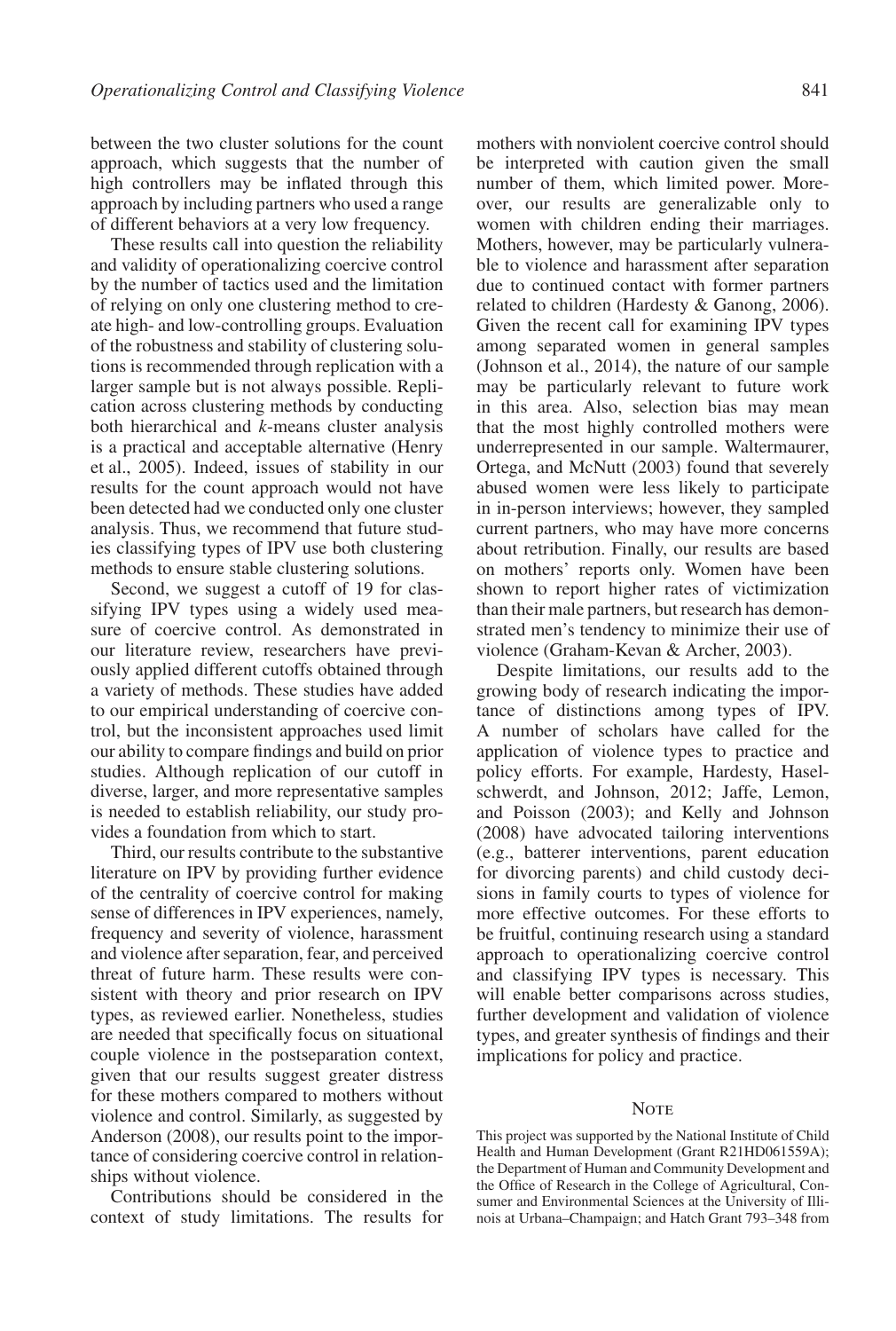the U.S. Department of Agriculture National Institute of Food and Agriculture. We sincerely thank Samantha Nielsen and Hannah Habeeb for their assistance with this project.

#### **REFERENCES**

- Anderson, K. L. (2008). Is partner violence worse in the context of control? *Journal of Marriage and Family, 70,* 1157–1168. doi:10.1111/j.1741- 3737.2008.00557.x
- Cook, S. L., & Goodman, L. A. (2006). Beyond frequency and severity: Development and validation of the Brief Coercion and Conflict Scales. *Violence Against Women, 12,* 1050–1072. doi:10.1177/1077801206293333
- Crossman, K. A., Hardesty, J. L., & Raffaelli, M. (in press). "He could scare me without laying a hand on me": Mothers' experiences of nonviolent coercive control during marriage and after separation. *Violence Against Women*.
- Dutton, M. A., Goodman, L., Lennig, D., Murphy, J., & Kaltman, S. (2006). *Ecological model of battered women's experience over time*. Report No. NCJ-213713, U.S. Department of Justice, Washington, DC. Retrieved from https://www. ncjrs.gov/pdffiles1/nij/grants/213713.pdf
- Felson, R. B., & Outlaw, M. C. (2007). The control motive and marital violence. *Violence and Victims, 22,* 387–407. doi:10.1891/088667007781553964
- Frye, V., Manganello, J., Campbell, J. C., Walton-Moss, B., & Wilt, S. (2006). The distribution of and factors associated with intimate terrorism and situational couple violence among a population-based sample of urban women in the United States. *Journal of Interpersonal Violence, 21,* 1286–1313. doi:10.1177/0886260506291658
- Gondolf, E. W., & Heckert, D. A. (2003). Determinants of women's perceptions of risk in battering relationships. *Violence and Victims*, *18,* 371–386.
- Goodman, L., Dutton, M. A., Weinfurt, K., & Cook, S. (2003). The Intimate Partner Violence Strategies Index: Development and application. *Violence Against Women, 9,* 163–186.
- Graham-Kevan, N., & Archer, J. (2003). Intimate terrorism and common couple violence: A test of Johnson's predictions in four British samples. *Journal of Interpersonal Violence, 18,* 1247–1270. doi:10.1177/0886260503256656
- Graham-Kevan, N., & Archer, J. (2008). Does controlling behavior predict physical aggression and violence to partners? *Journal of Family Violence, 23,* 539–548. doi:10.1177/0886260503256656
- Hardesty, J. L., & Ganong, L. H. (2006). How women make custody decisions and manage co-parenting with abusive former husbands. *Journal of Social and Personal Relationships, 23,* 543–563. doi:10.1177/0265407506065983
- Hardesty, J. L., Haselschwerdt, M. L., & Johnson, M. P. (2012). Child custody and domestic violence. In K. Kuehnle & L. Drozd (Eds.), *Parenting*

*plan evaluations: Applied research for the family court* (pp. 442–475). New York: Oxford University Press.

- Hardesty, J. L., Raffaelli, M., Khaw, L., Mitchell, E. T., Haselschwerdt, M. L., & Crossman, K. A. (2012). An integrative theoretical model of intimate partner violence, coparenting after separation, and maternal and child wellbeing. *Journal of Family Theory and Review, 4*, 318–331. doi:10.1111/j.1756-2589.2012.00139.x
- Henry, D. B., Tolan, P. H., & Gorman-Smith, D. (2005). Cluster analysis in family psychology research. *Journal of Family Psychology, 19,* 121–132. doi:10.1037/0893-3200.19.1.121
- Jaffe, P. G., Lemon, N. K. D., & Poisson, S. E. (2003). *Child custody and domestic violence: A call for safety and accountability*. Thousand Oaks, CA: Sage.
- Johnson, M. P. (2008). *A typology of domestic violence: Intimate terrorism, violence resistance, and situational couple violence*. Boston: Northeastern University Press.
- Johnson, M. P., & Leone, J. M. (2005). The differential effects of intimate terrorism and situational couple violence: Findings from the National Violence Against Women Survey. *Journal of Family Issues, 26,* 322–349. doi:10.1177/ 0192513X04270345
- Johnson, M. P., Leone, J. M., & Xu, Y. (2014). Intimate terrorism and situational couple violence in general surveys: Ex-spouses required. *Violence Against Women, 20,* 186–207. doi:10.1177/ 1077801214521324
- Kelly, J. B., & Johnson, M. P. (2008). Differentiation among types of intimate partner violence: Research update and implications for interventions. *Family Court Review, 46,* 476–499. doi:10.1111/j.1744-1617.2008.00215.x
- Leone, J. M. (2011). Suicidal behavior among low-income, African American female victims of intimate terrorism and situational couple violence. *Journal of Interpersonal Violence, 26,* 2568–2591. doi:10.1177/0886260510388280
- Leone, J. M., Johnson, M. P., & Cohan, C. M. (2007). Victim help-seeking: Differences between intimate terrorism and situational couple violence. *Family Relations, 56,* 427–439. doi:10.1111/j.1741-3729.2007.00471.x
- Leone, J. M., Johnson, M. P., Cohan, C. L., & Lloyd, S. E. (2004). Consequences of male partner violence for low-income minority women. *Journal of Marriage and Family, 66,* 472–490. doi:10.1111/j.1741-3737.2004.00032.x
- Ornstein, P., & Rickne, J. (2013). When does intimate partner violence continue after separation? *Violence Against Women, 19,* 617–633. doi:10.1177/1077801213490560
- Sheridan, D. J. (2001). Treating survivors of intimate partner abuse. In J. S. Olshaker, M. C. Jackson, &